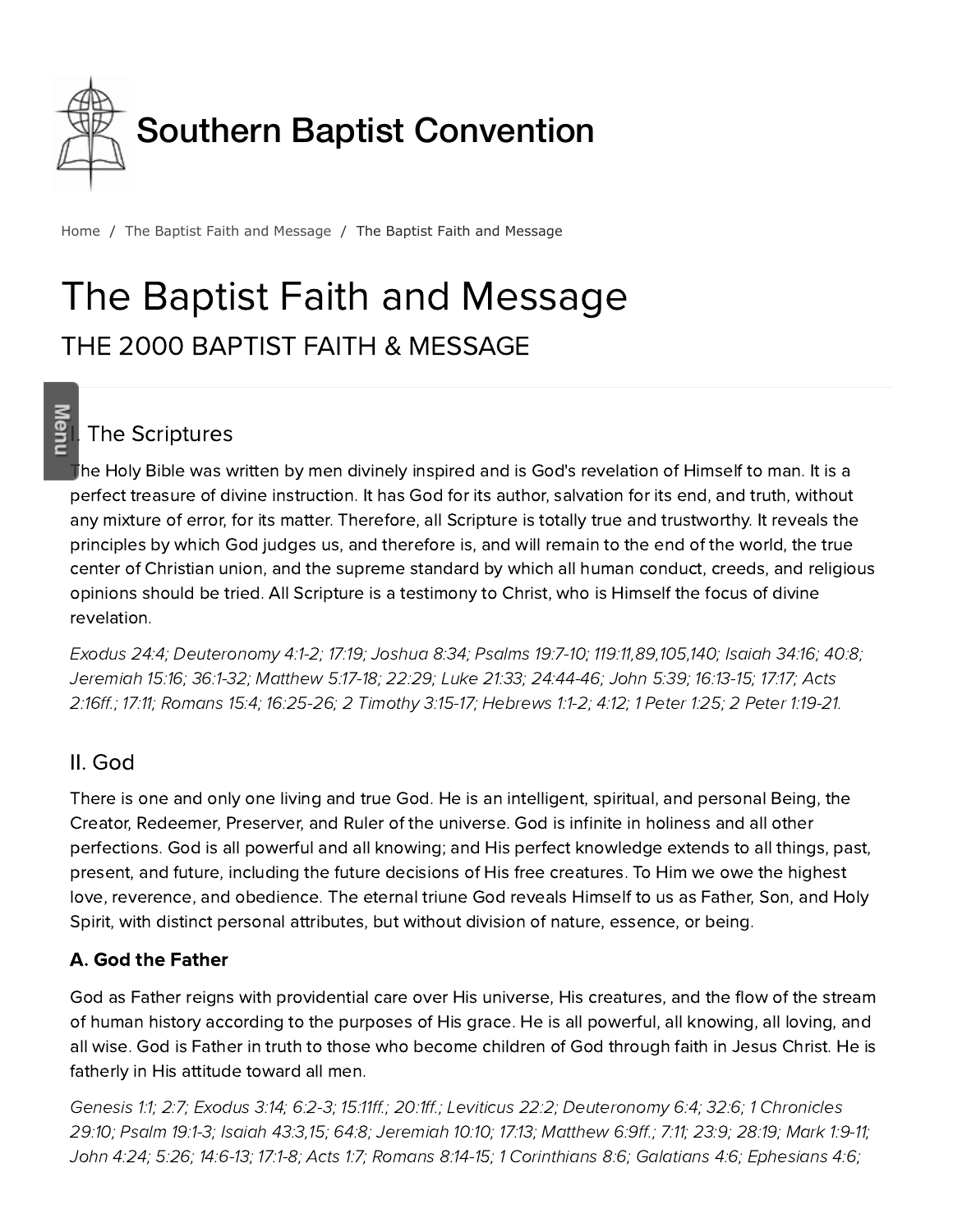#### **B.** God the Son

Christ is the eternal Son of God. In His incarnation as Jesus Christ He was conceived of the Holy Spirit and born of the virgin Mary. Jesus perfectly revealed and did the will of God, taking upon Himself human nature with its demands and necessities and identifying Himself completely with mankind yet without sin. He honored the divine law by His personal obedience, and in His substitutionary death on the cross He made provision for the redemption of men from sin. He was raised from the dead with a glorified body and appeared to His disciples as the person who was with them before His crucifixion. He ascended into heaven and is now exalted at the right hand of God where He is the One Mediator, fully God, fully man, in whose Person is effected the reconciliation between God and man. He will return in power and glory to judge the world and to consummate His redemptive mission. He now dwells in all believers as the living and ever present Lord.

[Genesis](http://biblia.com/bible/hcsb/Genesis%2018.1ff) 18:1ff.; [Psalms](http://biblia.com/bible/hcsb/Psalms%202.7ff) 2:7ff.; [110:1ff](http://biblia.com/bible/hcsb/Psalms%20110.1ff).; [Isaiah](http://biblia.com/bible/hcsb/Isaiah%207.14) 7:14; Isaiah [53:1-12](http://biblia.com/bible/hcsb/Isaiah%2053.1-12); [Matthew](http://biblia.com/bible/hcsb/Matthew%201.18-23) 1:18-23; [3:17](http://biblia.com/bible/hcsb/Matthew%203.17); [8:29;](http://biblia.com/bible/hcsb/Matthew%208.29) [11:27;](http://biblia.com/bible/hcsb/Matthew%2011.27) [14:33;](http://biblia.com/bible/hcsb/Matthew%2014.33) [16:16,](http://biblia.com/bible/hcsb/Matthew%2016.16)[27;](http://biblia.com/bible/hcsb/Matthew%2016.27) [17:5;](http://biblia.com/bible/hcsb/Matthew%2017.5) [27;](http://biblia.com/bible/hcsb/Matthew%2017.27) [28:1-6](http://biblia.com/bible/hcsb/Matthew%2028.1-6)[,19;](http://biblia.com/bible/hcsb/Matthew%2028.19) [Mark](http://biblia.com/bible/hcsb/Mark%201.1) 1:1; [3:11](http://biblia.com/bible/hcsb/Mark%203.11); [Luke](http://biblia.com/bible/hcsb/Luke%201.35) 1:35; [4:41;](http://biblia.com/bible/hcsb/Luke%204.41) [22:70;](http://biblia.com/bible/hcsb/Luke%2022.70) [24:46;](http://biblia.com/bible/hcsb/Luke%2024.46) [John](http://biblia.com/bible/hcsb/John%201.1-18) 1:1-18,[29](http://biblia.com/bible/hcsb/John%201.29); [10:30](http://biblia.com/bible/hcsb/John%2010.30),[38](http://biblia.com/bible/hcsb/John%2010.38); [11:25-27](http://biblia.com/bible/hcsb/John%2011.25-27); [12:44-50;](http://biblia.com/bible/hcsb/John%2012.44-50) [14:7-11](http://biblia.com/bible/hcsb/John%2014.7-11); [16:15-16,](http://biblia.com/bible/hcsb/John%2016.15-16)[28](http://biblia.com/bible/hcsb/John%2016.28); [17:1-5](http://biblia.com/bible/hcsb/John%2017.1-5), [21-22](http://biblia.com/bible/hcsb/John%2017.21-22); [20:1-20](http://biblia.com/bible/hcsb/John%2020.1-20)[,28;](http://biblia.com/bible/hcsb/John%2020.28) [Acts](http://biblia.com/bible/hcsb/Acts%201.9) 1:9; [2:22-24;](http://biblia.com/bible/hcsb/Acts%202.22-24) [7:55-56;](http://biblia.com/bible/hcsb/Acts%207.55-56) [9:4-5,](http://biblia.com/bible/hcsb/Acts%209.4-5)[20](http://biblia.com/bible/hcsb/Acts%209.20); [Romans](http://biblia.com/bible/hcsb/Romans%201.3-4) 1:3-4; [3:23-26](http://biblia.com/bible/hcsb/Romans%203.23-26); [5:6-21;](http://biblia.com/bible/hcsb/Romans%205.6-21) [8:1-3](http://biblia.com/bible/hcsb/Romans%208.1-3),[34](http://biblia.com/bible/hcsb/Romans%208.34); [10:4](http://biblia.com/bible/hcsb/Romans%2010.4); 1 [Corinthians](http://biblia.com/bible/hcsb/1%20Corinthians%201.30) 1:30; [2:2](http://biblia.com/bible/hcsb/1%20Corinthians%202.2); [8:6;](http://biblia.com/bible/hcsb/1%20Corinthians%208.6) [15:1-8,](http://biblia.com/bible/hcsb/1%20Corinthians%2015.1-8)[24-28;](http://biblia.com/bible/hcsb/1%20Corinthians%2015.24-28) 2 [Corinthians](http://biblia.com/bible/hcsb/2%20Corinthians%205.19-21) 5:19-21; [8:9](http://biblia.com/bible/hcsb/2%20Corinthians%208.9); [Galatians](http://biblia.com/bible/hcsb/Galatians%204.4-5) 4:4-5; E[phesians](http://biblia.com/bible/hcsb/Ephesians%201.20) 1:20; [3:11;](http://biblia.com/bible/hcsb/Ephesians%203.11) [4:7-10;](http://biblia.com/bible/hcsb/Ephesians%204.7-10) [Philippians](http://biblia.com/bible/hcsb/Philippians%202.5-11) 2:5-11; [Colossians](http://biblia.com/bible/hcsb/Colossians%201.13-22) 1:13-22; [2:9](http://biblia.com/bible/hcsb/Colossians%202.9); 1 [Thessalonians](http://biblia.com/bible/hcsb/1%20Thessalonians%204.14-18) 4:14-18; 1 [Timoth](http://biblia.com/bible/hcsb/1%20Timothy%202.5-6)y 2:5-6; [3:16](http://biblia.com/bible/hcsb/1%20Timothy%203.16); Titus [2:13-14;](http://biblia.com/bible/hcsb/Titus%202.13-14) Hebrews 1:1-3; [4:14-15](http://biblia.com/bible/hcsb/Hebrews%204.14-15); [7:14-28](http://biblia.com/bible/hcsb/Hebrews%207.14-28); [9](http://biblia.com/bible/hcsb/1%20Peter%202.21-25)[:12-15](http://biblia.com/bible/hcsb/Hebrews%209.12-15)[,](http://biblia.com/bible/hcsb/1%20Peter%202.21-25)[24-2](http://biblia.com/bible/hcsb/Hebrews%209.24-28)[8;](http://biblia.com/bible/hcsb/1%20Peter%202.21-25) [12:2;](http://biblia.com/bible/hcsb/Hebrews%2012.2) [13:8;](http://biblia.com/bible/hcsb/Hebrews%2013.8) 1 Peter 2:21-25; [3:22;](http://biblia.com/bible/hcsb/1%20Peter%203.22) 1 [John](http://biblia.com/bible/hcsb/1%20John%201.7-9) 1:7-9; [3:2](http://biblia.com/bible/hcsb/1%20John%203.2); [4:14-15](http://biblia.com/bible/hcsb/1%20John%204.14-15); [5:9;](http://biblia.com/bible/hcsb/1%20John%205.9) 2 [John](http://biblia.com/bible/hcsb/2%20John%207-9) 7-9; [Revelation](http://biblia.com/bible/hcsb/Revelation%201.13-16) 1:13-16; [5:9-14](http://biblia.com/bible/hcsb/Revelation%205.9-14); [12:10-11;](http://biblia.com/bible/hcsb/Revelation%2012.10-11) [13:8](http://biblia.com/bible/hcsb/Revelation%2013.8); [19:16](http://biblia.com/bible/hcsb/Revelation%2019.16).

#### C. God the Holy Spirit

The Holy Spirit is the Spirit of God, fully divine. He inspired holy men of old to write the Scriptures. Through illumination He enables men to understand truth. He exalts Christ. He convicts men of sin, of righteousness, and of judgment. He calls men to the Saviour, and effects regeneration. At the moment of regeneration He baptizes every believer into the Body of Christ. He cultivates Christian character, comforts believers, and bestows the spiritual gifts by which they serve God through His church. He seals the believer unto the day of final redemption. His presence in the Christian is the quarantee that God will bring the believer into the fullness of the stature of Christ. He enlightens and empowers the believer and the church in worship, evangelism, and service.

[Genesis](http://biblia.com/bible/hcsb/Genesis%201.2) 1:2; [Judges](http://biblia.com/bible/hcsb/Judges%2014.6) 14:6; Job [26:13](http://biblia.com/bible/hcsb/Job%2026.13); [Psalms](http://biblia.com/bible/hcsb/Psalms%2051.11) 51:11; [139:7ff](http://biblia.com/bible/hcsb/Psalms%20139.7ff).; [Isaiah](http://biblia.com/bible/hcsb/Isaiah%2061.1-3) 61:1-3; Joel [2:28-32](http://biblia.com/bible/hcsb/Joel%202.28-32); [Matthew](http://biblia.com/bible/hcsb/Matthew%201.18) 1:18; [3:16](http://biblia.com/bible/hcsb/Matthew%203.16); [4:1](http://biblia.com/bible/hcsb/Matthew%204.1); [12:28-32;](http://biblia.com/bible/hcsb/Matthew%2012.28-32) [28:19;](http://biblia.com/bible/hcsb/Matthew%2028.19) [Mark](http://biblia.com/bible/hcsb/Mark%201.10) 1:10[,12;](http://biblia.com/bible/hcsb/Mark%201.12) [Luke](http://biblia.com/bible/hcsb/Luke%201.35) 1:35; [4:1](http://biblia.com/bible/hcsb/Luke%204.1),[18-19;](http://biblia.com/bible/hcsb/Luke%204.18-19) [11:13;](http://biblia.com/bible/hcsb/Luke%2011.13) [12:12;](http://biblia.com/bible/hcsb/Luke%2012.12) [24:49;](http://biblia.com/bible/hcsb/Luke%2024.49) [John](http://biblia.com/bible/hcsb/John%204.24) 4:24; [14:16-17,](http://biblia.com/bible/hcsb/John%2014.16-17)[26](http://biblia.com/bible/hcsb/John%2014.26); [15:26](http://biblia.com/bible/hcsb/John%2015.26); 16:7- 14; [Acts](http://biblia.com/bible/hcsb/Acts%201.8) 1:8; [2:1-4](http://biblia.com/bible/hcsb/Acts%202.1-4),[38](http://biblia.com/bible/hcsb/Acts%202.38); [4:31](http://biblia.com/bible/hcsb/Acts%204.31); [5:3](http://biblia.com/bible/hcsb/Acts%205.3); [6:3](http://biblia.com/bible/hcsb/Acts%206.3); [7:55](http://biblia.com/bible/hcsb/Acts%207.55); [8:17](http://biblia.com/bible/hcsb/Acts%208.17)[,39](http://biblia.com/bible/hcsb/Acts%208.39); [10:44;](http://biblia.com/bible/hcsb/Acts%2010.44) [13:2;](http://biblia.com/bible/hcsb/Acts%2013.2) [15:28](http://biblia.com/bible/hcsb/Acts%2015.28); [16:6](http://biblia.com/bible/hcsb/Acts%2016.6); [19:1-6](http://biblia.com/bible/hcsb/Acts%2019.1-6); [Romans](http://biblia.com/bible/hcsb/Romans%208.9-11) [8:9-11,14-16,26-27;](http://biblia.com/bible/hcsb/John%2016.7-14) 1 Corinthians 2:10-14; [3:16;](http://biblia.com/bible/hcsb/1%20Corinthians%203.16) [12:3-11](http://biblia.com/bible/hcsb/1%20Corinthians%2012.3-11),[13](http://biblia.com/bible/hcsb/1%20Corinthians%2012.13); [Galatians](http://biblia.com/bible/hcsb/Galatians%204.6) 4:6; E[phesians](http://biblia.com/bible/hcsb/Ephesians%201.13-14) 1:13-14; [4:30;](http://biblia.com/bible/hcsb/Ephesians%204.30) [5:18](http://biblia.com/bible/hcsb/Ephesians%205.18); 1 [Thessalonians](http://biblia.com/bible/hcsb/1%20Thessalonians%205.19) 5:19; 1 Timothy 3:16; [4:1;](http://biblia.com/bible/hcsb/1%20Timothy%204.1) 2 [Timoth](http://biblia.com/bible/hcsb/2%20Timothy%201.14)y 1:14; [3:16](http://biblia.com/bible/hcsb/2%20Timothy%203.16); Hebrews 9:8[,14](http://biblia.com/bible/hcsb/Hebrews%209.14); 2 [Peter](http://biblia.com/bible/hcsb/2%20Peter%201.21) 1:21; 1 [John](http://biblia.com/bible/hcsb/1%20John%204.13) 4:13; [5:6-7](http://biblia.com/bible/hcsb/1%20John%205.6-7); [Revelation](http://biblia.com/bible/hcsb/Revelation%201.10) 1:10; [22:17](http://biblia.com/bible/hcsb/Revelation%2022.17).

#### III. Man

Man is the special creation of God, made in His own image. He created them male and female as the crowning work of His creation. The gift of gender is thus part of the goodness of God's creation. In the beginning man was innocent of sin and was endowed by his Creator with freedom of choice. By his free choice man sinned against God and brought sin into the human race. Through the temptation of Satan man transgressed the command of God, and fell from his original innocence whereby his posterity inherit a nature and an environment inclined toward sin. Therefore, as soon as they are capable of moral action, they become transgressors and are under condemnation. Only the grace of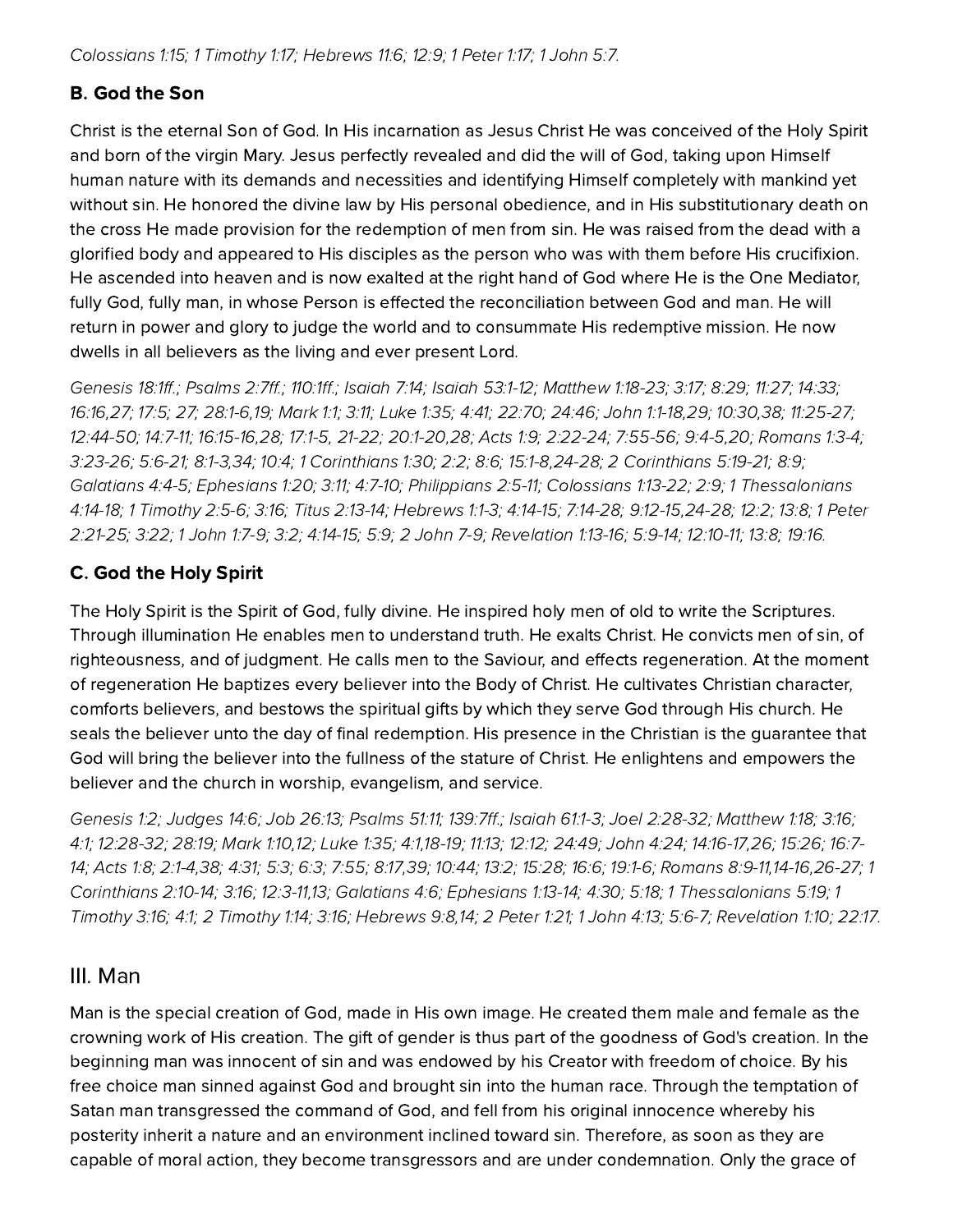God can bring man into His holy fellowship and enable man to fulfill the creative purpose of God. The sacredness of human personality is evident in that God created man in His own image, and in that Christ died for man; therefore, every person of every race possesses full dignity and is worthy of respect and Christian love.

[Genesis](http://biblia.com/bible/hcsb/Genesis%201.26-30) 1:26-30; [2:5,](http://biblia.com/bible/hcsb/Genesis%202.5)[7](http://biblia.com/bible/hcsb/Genesis%202.7),[18-22;](http://biblia.com/bible/hcsb/Genesis%202.18-22) [3](http://biblia.com/bible/hcsb/Genesis%202.3); [9:6](http://biblia.com/bible/hcsb/Genesis%209.6); Psalms 1; 8:3-6; 32:1-5; 51:5; [Isaiah](http://biblia.com/bible/hcsb/Isaiah%206.5) 6:5; [Jeremiah](http://biblia.com/bible/hcsb/Jeremiah%2017.5) 17:5; [Matthew](http://biblia.com/bible/hcsb/Matthew%2016.26) 16:26; Acts [17:26-31](http://biblia.com/bible/hcsb/Acts%2017.26-31); [Romans](http://biblia.com/bible/hcsb/Romans%201.19-32) 1:19-32; [3:10-18](http://biblia.com/bible/hcsb/Romans%203.10-18)[,23](http://biblia.com/bible/hcsb/Romans%203.23); [5:6](http://biblia.com/bible/hcsb/Romans%205.6),[12,](http://biblia.com/bible/hcsb/Romans%205.12)[19](http://biblia.com/bible/hcsb/Romans%205.19); [6:6](http://biblia.com/bible/hcsb/Romans%206.6); [7:14-25;](http://biblia.com/bible/hcsb/Romans%207.14-25) [8:14-18](http://biblia.com/bible/hcsb/Romans%208.14-18)[,29;](http://biblia.com/bible/hcsb/Romans%208.29) 1 [Corinthians](http://biblia.com/bible/hcsb/1%20Corinthians%201.21-31) 1:21-31; [15:19](http://biblia.com/bible/hcsb/1%20Corinthians%2015.19),21 22; E[phesians](http://biblia.com/bible/hcsb/Ephesians%202.1-22) 2:1-22; [Colossians](http://biblia.com/bible/hcsb/Colossians%201.21-22) 1:21-22; [3:9-11.](http://biblia.com/bible/hcsb/Colossians%203.9-11)

#### **IV.** Salvation

Salvation involves the redemption of the whole man, and is offered freely to all who accept Jesus Christ as Lord and Saviour, who by His own blood obtained eternal redemption for the believer. In its broadest sense salvation includes regeneration, justification, sanctification, and glorification. There is no salvation apart from personal faith in Jesus Christ as Lord.

A. Regeneration, or the new birth, is a work of God's grace whereby believers become new creatures in Christ Jesus. It is a change of heart wrought by the Holy Spirit through conviction of sin, to which the sinner responds in repentance toward God and faith in the Lord Jesus Christ. Repentance and faith are inseparable experiences of grace.

Repentance is a genuine turning from sin toward God. Faith is the acceptance of Jesus Christ and commitment of the entire personality to Him as Lord and Saviour.

. Justification is God's gracious and full acquittal upon principles of His righteousness of all sinners who repent and believe in Christ. Justification brings the believer unto a relationship of peace and favor with God.

C. Sanctification is the experience, beginning in regeneration, by which the believer is set apart to God's purposes, and is enabled to progress toward moral and spiritual maturity through the presence and power of the Holy Spirit dwelling in him. Growth in grace should continue throughout the regenerate person's life.

D. Glorification is the culmination of salvation and is the final blessed and abiding state of the redeemed.

[Genesis](http://biblia.com/bible/hcsb/Genesis%203.15) 3:15; E[xodus](http://biblia.com/bible/hcsb/Exodus%203.14-17) 3:14-17; [6:2-8;](http://biblia.com/bible/hcsb/Exodus%206.2-8) [Matthew](http://biblia.com/bible/hcsb/Matthew%201.21) 1:21; [4:17;](http://biblia.com/bible/hcsb/Matthew%204.17) [16:21-26](http://biblia.com/bible/hcsb/Matthew%2016.21-26); [2](http://biblia.com/bible/hcsb/John%201.11-14)[7:22-28:](http://biblia.com/bible/hcsb/Matthew%2027.22-28.6)[6;](http://biblia.com/bible/hcsb/John%201.11-14) Luke [1:68-69;](http://biblia.com/bible/hcsb/Luke%201.68-69) [2:28-32](http://biblia.com/bible/hcsb/Luke%202.28-32); John 1:11-14,[29;](http://biblia.com/bible/hcsb/John%201.29) [3:3-21](http://biblia.com/bible/hcsb/John%203.3-21),[36;](http://biblia.com/bible/hcsb/John%203.36) [5:24](http://biblia.com/bible/hcsb/John%205.24); [10:9](http://biblia.com/bible/hcsb/John%2010.9)[,28-29;](http://biblia.com/bible/hcsb/John%2010.28-29) [15:1-16](http://biblia.com/bible/hcsb/John%2015.1-16); [17:17](http://biblia.com/bible/hcsb/John%2017.17); [Acts](http://biblia.com/bible/hcsb/Acts%202.21) 2:21; [4:12;](http://biblia.com/bible/hcsb/Acts%204.12) [15:11;](http://biblia.com/bible/hcsb/Acts%2015.11) [16:30-31;](http://biblia.com/bible/hcsb/Acts%2016.30-31) [17:30-31;](http://biblia.com/bible/hcsb/Acts%2017.30-31) [20:32;](http://biblia.com/bible/hcsb/Acts%2020.32) Romans 1:16-18; [2:4](http://biblia.com/bible/hcsb/Romans%202.4); [3:23-25;](http://biblia.com/bible/hcsb/Romans%203.23-25) [4:3ff.](http://biblia.com/bible/hcsb/Romans%204.3ff); [5:8-10](http://biblia.com/bible/hcsb/Romans%205.8-10); [6:1-23](http://biblia.com/bible/hcsb/Romans%206.1-23); [8:1-18,29-39;](http://biblia.com/bible/hcsb/Romans%201.16-18) [10:9-10](http://biblia.com/bible/hcsb/Romans%2010.9-10)[,13](http://biblia.com/bible/hcsb/Romans%2010.13); [13:11-14](http://biblia.com/bible/hcsb/Romans%2013.11-14); 1 [Corinthians](http://biblia.com/bible/hcsb/1%20Corinthians%201.18) 1:18[,30;](http://biblia.com/bible/hcsb/1%20Corinthians%201.30) [6:19-20;](http://biblia.com/bible/hcsb/1%20Corinthians%206.19-20) [15:10;](http://biblia.com/bible/hcsb/1%20Corinthians%2015.10) 2 [Corinthians](http://biblia.com/bible/hcsb/2%20Corinthians%205.17-20) 5:17-20; [Galatians](http://biblia.com/bible/hcsb/Galatians%202.20) 2:20; [3:13;](http://biblia.com/bible/hcsb/Galatians%203.13) [5:22-25](http://biblia.com/bible/hcsb/Galatians%205.22-25); [6:15](http://biblia.com/bible/hcsb/Galatians%206.15); [phesians](http://biblia.com/bible/hcsb/Ephesians%201.7) 1:7; [2:8-22](http://biblia.com/bible/hcsb/Ephesians%202.8-22); [4:11-16;](http://biblia.com/bible/hcsb/Ephesians%204.11-16) Philippians 2:12-13; [Colossians](http://biblia.com/bible/hcsb/Colossians%201.9-22) 1:9-22; [3:1ff](http://biblia.com/bible/hcsb/Colossians%203.1ff).; 1 [Thessalonians](http://biblia.com/bible/hcsb/Philippians%202.12-13) 5:23-24; 2 [Timoth](http://biblia.com/bible/hcsb/2%20Timothy%201.12)y 1:12; Titus [2:11-14](http://biblia.com/bible/hcsb/Titus%202.11-14); Hebrews 2:1-3; 5:8-9; [9:24-28](http://biblia.com/bible/hcsb/Hebrews%209.24-28); [11:1-12:8](http://biblia.com/bible/hcsb/Hebrews%2011.1-12.8),[14](http://biblia.com/bible/hcsb/Hebrews%2011.14); James [2:14-26](http://biblia.com/bible/hcsb/James%202.14-26); 1 Peter [1:2-23;](http://biblia.com/bible/hcsb/1%20Peter%201.2-23) 1 John [1:6-2:11](http://biblia.com/bible/hcsb/1%20John%201.6-2.11); [Revelation](http://biblia.com/bible/hcsb/Revelation%203.20) 3:20; [21:1-22:5](http://biblia.com/bible/hcsb/Revelation%2021.1-22.5).

## V. God's Purpose of Grace

lection is the gracious purpose of God, according to which He regenerates, justifies, sanctifies, and glorifies sinners. It is consistent with the free agency of man, and comprehends all the means in connection with the end. It is the glorious display of God's sovereign goodness, and is infinitely wise, holy, and unchangeable. It excludes boasting and promotes humility.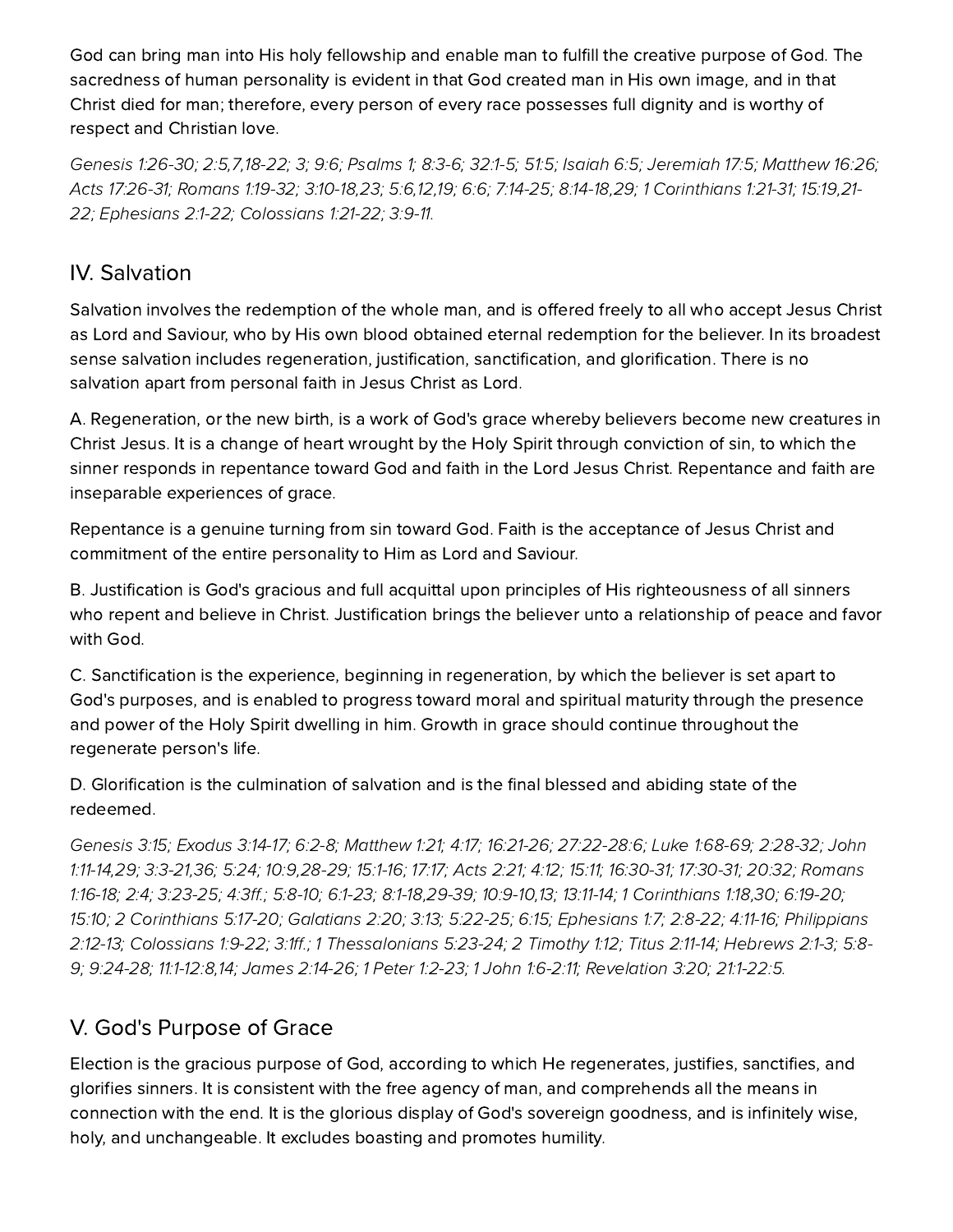All true believers endure to the end. Those whom God has accepted in Christ, and sanctified by His Spirit, will never fall away from the state of grace, but shall persevere to the end. Believers may fall into sin through neglect and temptation, whereby they grieve the Spirit, impair their graces and comforts, and bring reproach on the cause of Christ and temporal judgments on themselves; yet they shall be kept by the power of God through faith unto salvation.

[Genesis](http://biblia.com/bible/hcsb/Genesis%2012.1-3) 12:1-3; E[xodus](http://biblia.com/bible/hcsb/Exodus%2019.5-8) 19:5-8; 1 S[amuel](http://biblia.com/bible/hcsb/1%20Samuel%208.4-7) [8:4-7,1](http://biblia.com/bible/hcsb/Matthew%2021.28-45)[9-22](http://biblia.com/bible/hcsb/1%20Samuel%208.19-22)[;](http://biblia.com/bible/hcsb/Matthew%2021.28-45) [Isaiah](http://biblia.com/bible/hcsb/Isaiah%205.1-7) 5:1-7; [Jeremiah](http://biblia.com/bible/hcsb/Jeremiah%2031.31ff) 31:31ff.; [Matthew](http://biblia.com/bible/hcsb/Matthew%2016.18-19) 16:18-19; 21:28-45; [24:22,](http://biblia.com/bible/hcsb/Matthew%2024.22)[31](http://biblia.com/bible/hcsb/Matthew%2024.31); [25:34](http://biblia.com/bible/hcsb/Matthew%2025.34); Luke [1:68-79](http://biblia.com/bible/hcsb/Luke%201.68-79); [2:29-32](http://biblia.com/bible/hcsb/Luke%202.29-32); [19:41-44](http://biblia.com/bible/hcsb/Luke%2019.41-44); [24:44-48](http://biblia.com/bible/hcsb/Luke%2024.44-48); John [1:12-14;](http://biblia.com/bible/hcsb/John%201.12-14) [3:16](http://biblia.com/bible/hcsb/John%203.16); [5:24](http://biblia.com/bible/hcsb/John%205.24); [6:44-45,](http://biblia.com/bible/hcsb/John%206.44-45)[65;](http://biblia.com/bible/hcsb/John%206.65) 10:27- 29; [15:16](http://biblia.com/bible/hcsb/John%2015.16); [17:6](http://biblia.com/bible/hcsb/John%2017.6)[,12](http://biblia.com/bible/hcsb/John%2017.12),[17-18;](http://biblia.com/bible/hcsb/John%2017.17-18) Acts [20:32;](http://biblia.com/bible/hcsb/Acts%2020.32) [Romans](http://biblia.com/bible/hcsb/Romans%205.9-10) 5:9-10; [8:28-39;](http://biblia.com/bible/hcsb/Romans%208.28-39) [10:12-15;](http://biblia.com/bible/hcsb/Romans%2010.12-15) [11:5-7,26-36;](http://biblia.com/bible/hcsb/John%2010.27-29) 1 [Corinthians](http://biblia.com/bible/hcsb/1%20Corinthians%201.1-2) 1:1-2; 15:24 28; E[phesians](http://biblia.com/bible/hcsb/Ephesians%201.4-23) 1:4-23; [2:1-10](http://biblia.com/bible/hcsb/Ephesians%202.1-10); [3:1-11;](http://biblia.com/bible/hcsb/Ephesians%203.1-11) [Colossians](http://biblia.com/bible/hcsb/Colossians%201.12-14) 1:12-14; 2 [Thessalonians](http://biblia.com/bible/hcsb/1%20Corinthians%2015.24-28) 2:13-14; 2 [Timoth](http://biblia.com/bible/hcsb/2%20Timothy%201.12)y 1:12; [2:10](http://biblia.com/bible/hcsb/2%20Timothy%202.10)[,19](http://biblia.com/bible/hcsb/2%20Timothy%202.19); Hebrews [11:39–12:2](http://biblia.com/bible/hcsb/Hebrews%2011.39%E2%80%9312.2); [James](http://biblia.com/bible/hcsb/James%201.12) 1:12; 1 [Peter](http://biblia.com/bible/hcsb/1%20Peter%201.2-5) 1:2-5[,13](http://biblia.com/bible/hcsb/1%20Peter%201.13); [2:4-10;](http://biblia.com/bible/hcsb/1%20Peter%202.4-10) 1 [John](http://biblia.com/bible/hcsb/1%20John%201.7-9) 1:7-9; [2:19](http://biblia.com/bible/hcsb/1%20John%202.19); [3:2](http://biblia.com/bible/hcsb/1%20John%203.2).

## VI. The Church

A New Testament church of the Lord Jesus Christ is an autonomous local congregation of baptized believers, associated by covenant in the faith and fellowship of the gospel; observing the two ordinances of Christ, governed by His laws, exercising the gifts, rights, and privileges invested in them by His Word, and seeking to extend the gospel to the ends of the earth. Each congregation operates under the Lordship of Christ through democratic processes. In such a congregation each member is responsible and accountable to Christ as Lord. Its scriptural officers are pastors and deacons. While both men and women are gifted for service in the church, the office of pastor is limited to men as qualified by Scripture.

The New Testament speaks also of the church as the Body of Christ which includes all of the redeemed of all the ages, believers from every tribe, and tongue, and people, and nation.

[Matthew](http://biblia.com/bible/hcsb/Matthew%2016.15-19) 16:15-19; [18:15-20](http://biblia.com/bible/hcsb/Matthew%2018.15-20); Acts [2:41-42,](http://biblia.com/bible/hcsb/Acts%202.41-42)[47;](http://biblia.com/bible/hcsb/Acts%202.47) [5:11-14](http://biblia.com/bible/hcsb/Acts%205.11-14); [6:3-6;](http://biblia.com/bible/hcsb/Acts%206.3-6) [13:1-3](http://biblia.com/bible/hcsb/Acts%2013.1-3); [14:23](http://biblia.com/bible/hcsb/Acts%2014.23)[,27](http://biblia.com/bible/hcsb/Acts%2014.27); [15:1-30](http://biblia.com/bible/hcsb/Acts%2015.1-30); [16:5;](http://biblia.com/bible/hcsb/Acts%2016.5) [20:28;](http://biblia.com/bible/hcsb/Acts%2020.28) [Romans](http://biblia.com/bible/hcsb/Romans%201.7) 1:7; 1 [Corinthians](http://biblia.com/bible/hcsb/1%20Corinthians%201.2) 1:2; [3:16;](http://biblia.com/bible/hcsb/1%20Corinthians%203.16) [5:4-5;](http://biblia.com/bible/hcsb/1%20Corinthians%205.4-5) [7:17;](http://biblia.com/bible/hcsb/1%20Corinthians%207.17) [9:13-14;](http://biblia.com/bible/hcsb/1%20Corinthians%209.13-14) [12;](http://biblia.com/bible/hcsb/1%20Corinthians%209.12) E[phesians](http://biblia.com/bible/hcsb/Ephesians%201.22-23) 1:22-23; [2:19-22](http://biblia.com/bible/hcsb/Ephesians%202.19-22); [3:8-11,](http://biblia.com/bible/hcsb/Ephesians%203.8-11)[21](http://biblia.com/bible/hcsb/Ephesians%203.21); [5:22-32](http://biblia.com/bible/hcsb/Ephesians%205.22-32); [Philippians](http://biblia.com/bible/hcsb/Philippians%201.1) 1:1; [Colossians](http://biblia.com/bible/hcsb/Colossians%201.18) 1:18; 1 [Timoth](http://biblia.com/bible/hcsb/1%20Timothy%202.9-14)y 2:9-14; [3:1-15;](http://biblia.com/bible/hcsb/1%20Timothy%203.1-15) [4:14](http://biblia.com/bible/hcsb/1%20Timothy%204.14); Hebrews 11:39-40; 1 [Peter](http://biblia.com/bible/hcsb/1%20Peter%205.1-4) 5:1-4; Revelation 2-3; 21:2-3.

#### VII. Baptism and the Lord's Supper

Christian baptism is the immersion of a believer in water in the name of the Father, the Son, and the Holy Spirit. It is an act of obedience symbolizing the believer's faith in a crucified, buried, and risen Saviour, the believer's death to sin, the burial of the old life, and the resurrection to walk in newness of life in Christ Jesus. It is a testimony to his faith in the final resurrection of the dead. Being a church ordinance, it is prerequisite to the privileges of church membership and to the Lord's Supper.

The Lord's Supper is a symbolic act of obedience whereby members of the church, through partaking of the bread and the fruit of the vine, memorialize the death of the Redeemer and anticipate His second coming.

[Matthew](http://biblia.com/bible/hcsb/Matthew%203.13-17) 3:13-17; [26:26-30;](http://biblia.com/bible/hcsb/Matthew%2026.26-30) [28:19-20;](http://biblia.com/bible/hcsb/Matthew%2028.19-20) [Mark](http://biblia.com/bible/hcsb/Mark%201.9-11) 1:9-11; [14:22-26](http://biblia.com/bible/hcsb/Mark%2014.22-26); Luke [3:21-22;](http://biblia.com/bible/hcsb/Luke%203.21-22) [22:19-20;](http://biblia.com/bible/hcsb/Luke%2022.19-20) [John](http://biblia.com/bible/hcsb/John%203.23) 3:23; Acts 2:41- 42; [8:35-39](http://biblia.com/bible/hcsb/Acts%208.35-39); [16:30-33](http://biblia.com/bible/hcsb/Acts%2016.30-33); [20:7](http://biblia.com/bible/hcsb/Acts%2020.7); [Romans](http://biblia.com/bible/hcsb/Romans%206.3-5) 6:3-5; 1 [Corinthians](http://biblia.com/bible/hcsb/Acts%202.41-42) 10:16[,21;](http://biblia.com/bible/hcsb/1%20Corinthians%2010.21) [11:23-29;](http://biblia.com/bible/hcsb/1%20Corinthians%2011.23-29) [Colossians](http://biblia.com/bible/hcsb/Colossians%202.12) 2:12.

VIII. The Lord's Day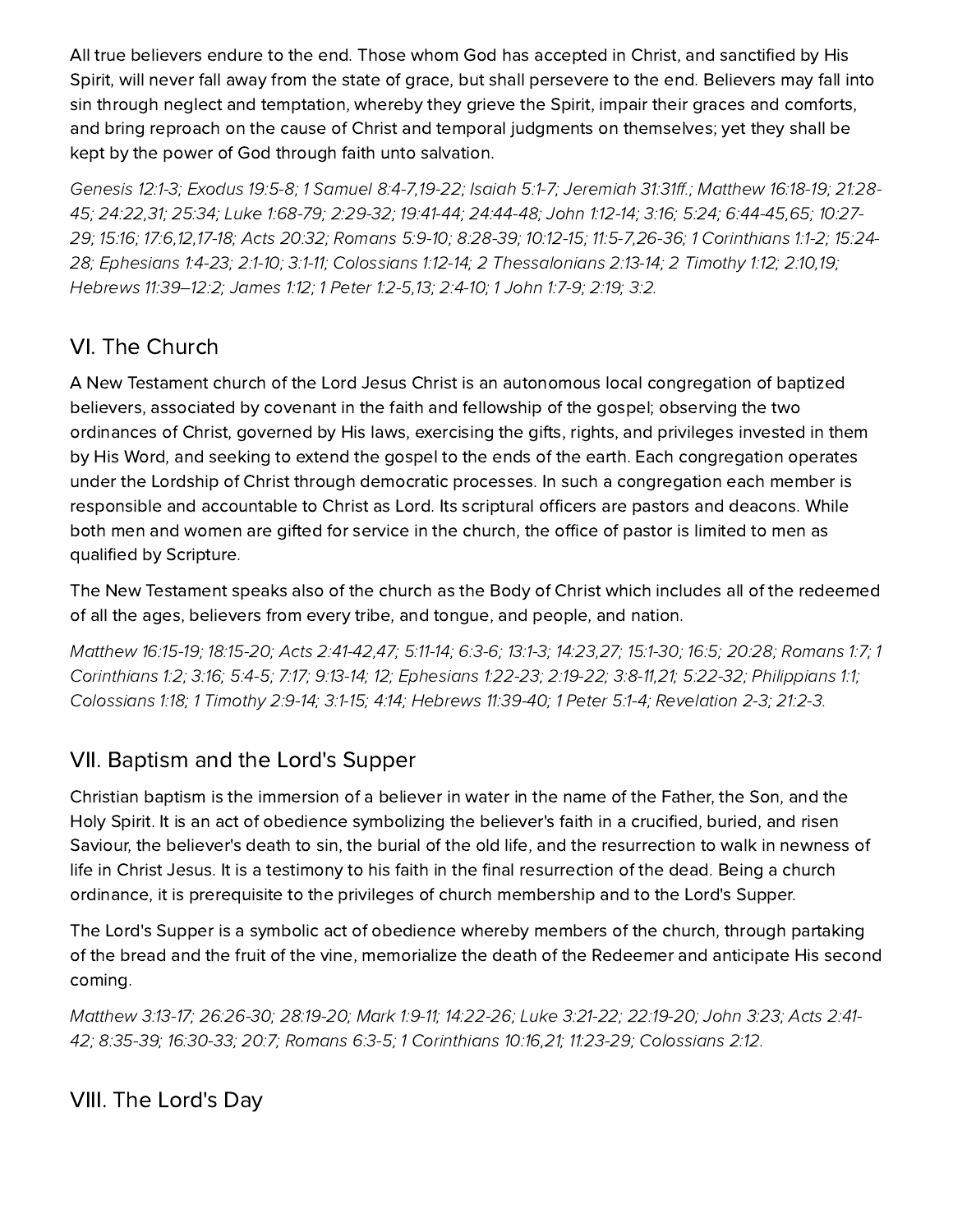The first day of the week is the Lord's Day. It is a Christian institution for regular observance. It commemorates the resurrection of Christ from the dead and should include exercises of worship and spiritual devotion, both public and private. Activities on the Lord's Day should be commensurate with the Christian's conscience under the Lordship of Jesus Christ.

[xodus](http://biblia.com/bible/hcsb/Exodus%2020.8-11) 20:8-11; [Matthew](http://biblia.com/bible/hcsb/Matthew%2012.1-12) 12:1-12; [28:1ff](http://biblia.com/bible/hcsb/Matthew%2028.1ff).; Mark [2:27-28;](http://biblia.com/bible/hcsb/Mark%202.27-28) [16:1-7](http://biblia.com/bible/hcsb/Mark%2016.1-7); Luke [24:1-3,](http://biblia.com/bible/hcsb/Luke%2024.1-3)[33-36](http://biblia.com/bible/hcsb/Luke%2024.33-36); John [4:21-24;](http://biblia.com/bible/hcsb/John%204.21-24) [20:1](http://biblia.com/bible/hcsb/John%2020.1)[,19-28](http://biblia.com/bible/hcsb/John%2020.19-28); Acts [20:7](http://biblia.com/bible/hcsb/Acts%2020.7); [Romans](http://biblia.com/bible/hcsb/Romans%2014.5-10) 14:5-10; I [Corinthians](http://biblia.com/bible/hcsb/I%20Corinthians%2016.1-2) 16:1-2; [Colossians](http://biblia.com/bible/hcsb/Colossians%202.16) 2:16; [3:16;](http://biblia.com/bible/hcsb/Colossians%203.16) [Revelation](http://biblia.com/bible/hcsb/Revelation%201.10) 1:10.

## IX. The Kingdom

The Kingdom of God includes both His general sovereignty over the universe and His particular kingship over men who willfully acknowledge Him as King. Particularly the Kingdom is the realm of salvation into which men enter by trustful, childlike commitment to Jesus Christ. Christians ought to pray and to labor that the Kingdom may come and God's will be done on earth. The full consummation of the Kingdom awaits the return of Jesus Christ and the end of this age.

[Genesis](http://biblia.com/bible/hcsb/Genesis%201.1) 1:1; [Isaiah](http://biblia.com/bible/hcsb/Isaiah%209.6-7) 9:6-7; [Jeremiah](http://biblia.com/bible/hcsb/Jeremiah%2023.5-6) 23:5-6; [Matthew](http://biblia.com/bible/hcsb/Matthew%203.2) 3:2; [4:8-10](http://biblia.com/bible/hcsb/Matthew%204.8-10),[23](http://biblia.com/bible/hcsb/Matthew%204.23); [12:25-28](http://biblia.com/bible/hcsb/Matthew%2012.25-28); [13:1-52](http://biblia.com/bible/hcsb/Matthew%2013.1-52); [25:31-46](http://biblia.com/bible/hcsb/Matthew%2025.31-46); [26:29;](http://biblia.com/bible/hcsb/Matthew%2026.29) Mark [1:14-15](http://biblia.com/bible/hcsb/Mark%201.14-15); [9:1;](http://biblia.com/bible/hcsb/Mark%209.1) [Luke](http://biblia.com/bible/hcsb/Luke%204.43) 4:43; [8:1;](http://biblia.com/bible/hcsb/Luke%208.1) [9:2;](http://biblia.com/bible/hcsb/Luke%209.2) [12:31-32](http://biblia.com/bible/hcsb/Luke%2012.31-32); [17:20-21;](http://biblia.com/bible/hcsb/Luke%2017.20-21) [23:42;](http://biblia.com/bible/hcsb/Luke%2023.42) [John](http://biblia.com/bible/hcsb/John%203.3) 3:3; [18:36](http://biblia.com/bible/hcsb/John%2018.36); Acts [1:6-7;](http://biblia.com/bible/hcsb/Acts%201.6-7) [17:22-31;](http://biblia.com/bible/hcsb/Acts%2017.22-31) Romans 5:17; [8:19;](http://biblia.com/bible/hcsb/Romans%208.19) 1 [Corinthians](http://biblia.com/bible/hcsb/Romans%205.17) 15:24-28; [Colossians](http://biblia.com/bible/hcsb/Colossians%201.13) 1:13; Hebrews 11:10,[16](http://biblia.com/bible/hcsb/Hebrews%2011.16); [12:28;](http://biblia.com/bible/hcsb/Hebrews%2012.28) 1 Peter [2:4-10;](http://biblia.com/bible/hcsb/1%20Peter%202.4-10) [4:13](http://biblia.com/bible/hcsb/1%20Peter%204.13); Revelation 1:6[,9](http://biblia.com/bible/hcsb/Revelation%201.9); [5:10;](http://biblia.com/bible/hcsb/Revelation%205.10) [11:15](http://biblia.com/bible/hcsb/Revelation%2011.15); [21-22.](http://biblia.com/bible/hcsb/Revelation%2011.21-22)

# X. Last Things

God, in His own time and in His own way, will bring the world to its appropriate end. According to His promise, Jesus Christ will return personally and visibly in glory to the earth; the dead will be raised; and Christ will judge all men in righteousness. The unrighteous will be consigned to Hell, the place of everlasting punishment. The righteous in their resurrected and glorified bodies will receive their reward and will dwell forever in Heaven with the Lord.

[Isaiah](http://biblia.com/bible/hcsb/Isaiah%202.4) 2:4; [11:9;](http://biblia.com/bible/hcsb/Isaiah%2011.9) [Matthew](http://biblia.com/bible/hcsb/Matthew%2016.27) 16:27; [18:8-9;](http://biblia.com/bible/hcsb/Matthew%2018.8-9) [19:28](http://biblia.com/bible/hcsb/Matthew%2019.28); [24:27](http://biblia.com/bible/hcsb/Matthew%2024.27)[,](http://biblia.com/bible/hcsb/Luke%2012.40)[30](http://biblia.com/bible/hcsb/Matthew%2024.30)[,](http://biblia.com/bible/hcsb/Luke%2012.40)[36](http://biblia.com/bible/hcsb/Matthew%2024.36)[,4](http://biblia.com/bible/hcsb/Luke%2012.40)[4](http://biblia.com/bible/hcsb/Matthew%2024.44)[;](http://biblia.com/bible/hcsb/Luke%2012.40) [25:31-46](http://biblia.com/bible/hcsb/Matthew%2025.31-46); [26:64](http://biblia.com/bible/hcsb/Matthew%2026.64); [Mark](http://biblia.com/bible/hcsb/Mark%208.38) 8:38; [9:43-48](http://biblia.com/bible/hcsb/Mark%209.43-48); Luke 12:40,[48;](http://biblia.com/bible/hcsb/Luke%2012.48) [16:19-26](http://biblia.com/bible/hcsb/Luke%2016.19-26); [17:22-37;](http://biblia.com/bible/hcsb/Luke%2017.22-37) [21:27-28](http://biblia.com/bible/hcsb/Luke%2021.27-28); John [14:1-3](http://biblia.com/bible/hcsb/John%2014.1-3); [Acts](http://biblia.com/bible/hcsb/Acts%201.11) 1:11; [17:31;](http://biblia.com/bible/hcsb/Acts%2017.31) [Romans](http://biblia.com/bible/hcsb/Romans%2014.10) 14:10; 1 [Corinthians](http://biblia.com/bible/hcsb/1%20Corinthians%204.5) 4:5; 15:24- 28[,35-58;](http://biblia.com/bible/hcsb/1%20Corinthians%2015.35-58) 2 [Corinthians](http://biblia.com/bible/hcsb/2%20Corinthians%205.10) 5:10; [Philippians](http://biblia.com/bible/hcsb/Philippians%203.20-21) 3:20-21; [Colossians](http://biblia.com/bible/hcsb/Colossians%201.5) 1:5; [3:4;](http://biblia.com/bible/hcsb/Colossians%203.4) 1 [Thessalonians](http://biblia.com/bible/hcsb/1%20Corinthians%2015.24-28) 4:14-18; [5:1ff.](http://biblia.com/bible/hcsb/1%20Thessalonians%205.1ff); 2 [Thessalonians](http://biblia.com/bible/hcsb/2%20Thessalonians%201.7ff) 1:7ff.; [2](http://biblia.com/bible/hcsb/2%20Thessalonians%201.2); 1 [Timoth](http://biblia.com/bible/hcsb/2%20Timothy%204.1)y 6:14; 2 Timothy 4:1[,8](http://biblia.com/bible/hcsb/2%20Timothy%204.8); [Titus](http://biblia.com/bible/hcsb/Titus%202.13) 2:13; Hebrews 9:27-28; [James](http://biblia.com/bible/hcsb/James%205.8) 5:8; 2 Peter 3:7ff.; 1 [John](http://biblia.com/bible/hcsb/1%20John%202.28) 2:28; [3:2;](http://biblia.com/bible/hcsb/1%20John%203.2) [Jude](http://biblia.com/bible/hcsb/Jude%2014) 14; [Revelation](http://biblia.com/bible/hcsb/Revelation%201.18) 1:18; [3:11;](http://biblia.com/bible/hcsb/Revelation%203.11) [20:1-22:13.](http://biblia.com/bible/hcsb/Revelation%2020.1-22.13)

## XI. Evangelism and Missions

It is the duty and privilege of every follower of Christ and of every church of the Lord Jesus Christ to endeavor to make disciples of all nations. The new birth of man's spirit by God's Holy Spirit means the birth of love for others. Missionary effort on the part of all rests thus upon a spiritual necessity of the regenerate life, and is expressly and repeatedly commanded in the teachings of Christ. The Lord Jesus Christ has commanded the preaching of the gospel to all nations. It is the duty of every child of God to seek constantly to win the lost to Christ by verbal witness undergirded by a Christian lifestyle, and by other methods in harmony with the gospel of Christ.

[Genesis](http://biblia.com/bible/hcsb/Genesis%2012.1-3) 12:1-3; E[xodus](http://biblia.com/bible/hcsb/Exodus%2019.5-6) 19:5-6; [Isaiah](http://biblia.com/bible/hcsb/Isaiah%206.1-8) 6:1-8; [Matthew](http://biblia.com/bible/hcsb/Matthew%209.37-38) 9:37-38; [10:5-15](http://biblia.com/bible/hcsb/Matthew%2010.5-15); [13:18-30](http://biblia.com/bible/hcsb/Matthew%2013.18-30), [37-43;](http://biblia.com/bible/hcsb/Matthew%2013.37-43) [16:19;](http://biblia.com/bible/hcsb/Matthew%2016.19) [22:9-10;](http://biblia.com/bible/hcsb/Matthew%2022.9-10) [24:14](http://biblia.com/bible/hcsb/Matthew%2024.14); [28:18-20;](http://biblia.com/bible/hcsb/Matthew%2028.18-20) Luke [10:1-18;](http://biblia.com/bible/hcsb/Luke%2010.1-18) [24:46-53](http://biblia.com/bible/hcsb/Luke%2024.46-53); John [14:11-12](http://biblia.com/bible/hcsb/John%2014.11-12); [15:7-8,](http://biblia.com/bible/hcsb/John%2015.7-8)[16;](http://biblia.com/bible/hcsb/John%2015.16) [17:15](http://biblia.com/bible/hcsb/John%2017.15); [20:21;](http://biblia.com/bible/hcsb/John%2020.21) [Acts](http://biblia.com/bible/hcsb/Acts%201.8) 1:8; [2](http://biblia.com/bible/hcsb/Acts%201.2); [8:26-40](http://biblia.com/bible/hcsb/Acts%208.26-40); [10:42-48](http://biblia.com/bible/hcsb/Acts%2010.42-48); [13:2-3](http://biblia.com/bible/hcsb/Acts%2013.2-3); [Romans](http://biblia.com/bible/hcsb/Romans%2010.13-15) 10:13-15; E[phesians](http://biblia.com/bible/hcsb/Ephesians%203.1-11) 3:1-11; 1 [Thessalonians](http://biblia.com/bible/hcsb/1%20Thessalonians%201.8) 1:8; 2 [Timoth](http://biblia.com/bible/hcsb/2%20Timothy%204.5)y 4:5; Hebrews 2:1-3; [11:39-12:2;](http://biblia.com/bible/hcsb/Hebrews%2011.39-12.2) 1 Peter 2:4-10; [Revelation](http://biblia.com/bible/hcsb/Revelation%2022.17) 22:17.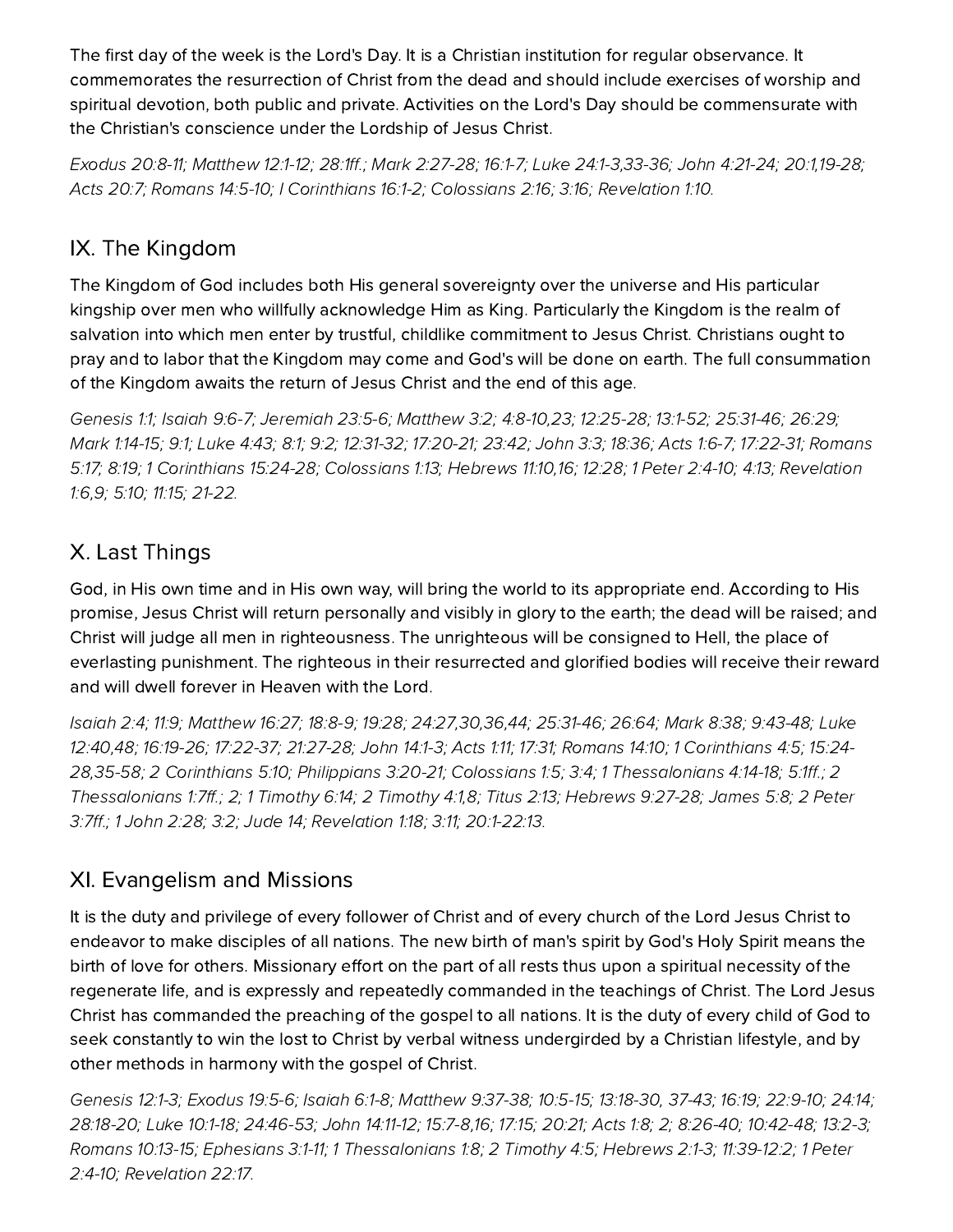#### **XII. Education**

Christianity is the faith of enlightenment and intelligence. In Jesus Christ abide all the treasures of wisdom and knowledge. All sound learning is, therefore, a part of our Christian heritage. The new birth opens all human faculties and creates a thirst for knowledge. Moreover, the cause of education in the Kingdom of Christ is co-ordinate with the causes of missions and general benevolence, and should receive along with these the liberal support of the churches. An adequate system of Christian education is necessary to a complete spiritual program for Christ's people.

In Christian education there should be a proper balance between academic freedom and academic responsibility. Freedom in any orderly relationship of human life is always limited and never absolute. The freedom of a teacher in a Christian school, college, or seminary is limited by the pre-eminence of Jesus Christ, by the authoritative nature of the Scriptures, and by the distinct purpose for which the school exists.

[Deuteronom](http://biblia.com/bible/hcsb/Deuteronomy%204.1)y 4:1,[5](http://biblia.com/bible/hcsb/Deuteronomy%204.5),[9](http://biblia.com/bible/hcsb/Deuteronomy%204.9),[14;](http://biblia.com/bible/hcsb/Deuteronomy%204.14) [6:1-10](http://biblia.com/bible/hcsb/Deuteronomy%206.1-10); [31:12-13;](http://biblia.com/bible/hcsb/Deuteronomy%2031.12-13) [Nehemiah](http://biblia.com/bible/hcsb/Nehemiah%208.1-8) 8:1-8; Job [28:28](http://biblia.com/bible/hcsb/Job%2028.28); [Psalms](http://biblia.com/bible/hcsb/Psalms%2019.7ff) 19:7ff.; [119:11](http://biblia.com/bible/hcsb/Psalms%20119.11); Proverbs 3:13ff.; [4:1-10;](http://biblia.com/bible/hcsb/Proverbs%204.1-10) [8:1-7](http://biblia.com/bible/hcsb/Proverbs%208.1-7),[11;](http://biblia.com/bible/hcsb/Proverbs%208.11) [15:14;](http://biblia.com/bible/hcsb/Proverbs%2015.14) E[cclesiastes](http://biblia.com/bible/hcsb/Ecclesiastes%207.19) 7:19; [Matthew](http://biblia.com/bible/hcsb/Matthew%205.2) 5:2; [7:24ff.](http://biblia.com/bible/hcsb/Matthew%207.24ff); [28:19-20;](http://biblia.com/bible/hcsb/Matthew%2028.19-20) [Luke](http://biblia.com/bible/hcsb/Luke%202.40) 2:40; 1 [Corinthians](http://biblia.com/bible/hcsb/1%20Corinthians%201.18-31) 1:18-31; E[phesians](http://biblia.com/bible/hcsb/Ephesians%204.11-16) 4:11-16; [Philippians](http://biblia.com/bible/hcsb/Philippians%204.8) 4:8; [Colossians](http://biblia.com/bible/hcsb/Colossians%202.3) 2:3,[8-9;](http://biblia.com/bible/hcsb/Colossians%202.8-9) 1 [Timoth](http://biblia.com/bible/hcsb/2%20Timothy%202.15)y 1:3-7; 2 Timothy 2:15; [3:14-17](http://biblia.com/bible/hcsb/2%20Timothy%203.14-17); Hebrews 5:12-6:3; [James](http://biblia.com/bible/hcsb/James%201.5) 1:5; [3:17.](http://biblia.com/bible/hcsb/James%203.17)

#### XIII. Stewardship

God is the source of all blessings, temporal and spiritual; all that we have and are we owe to Him. Christians have a spiritual debtorship to the whole world, a holy trusteeship in the gospel, and a binding stewardship in their possessions. They are therefore under obligation to serve Him with their time, talents, and material possessions; and should recognize all these as entrusted to them to use for the glory of God and for helping others. According to the Scriptures, Christians should contribute of their means cheerfully, regularly, systematically, proportionately, and liberally for the advancement of the Redeemer's cause on earth.

[Genesis](http://biblia.com/bible/hcsb/Genesis%2014.20) 14:20; Leviticus [27:30-32;](http://biblia.com/bible/hcsb/Leviticus%2027.30-32) [Deuteronom](http://biblia.com/bible/hcsb/Deuteronomy%208.18)y 8:18; [Malachi](http://biblia.com/bible/hcsb/Malachi%203.8-12) 3:8-12; [Matthew](http://biblia.com/bible/hcsb/Matthew%206.1-4) 6:1-4[,19-21](http://biblia.com/bible/hcsb/Matthew%206.19-21); [19:21](http://biblia.com/bible/hcsb/Matthew%2019.21); [23:23](http://biblia.com/bible/hcsb/Matthew%2023.23); [25:14-29](http://biblia.com/bible/hcsb/Matthew%2025.14-29); Luke [12:16-21,](http://biblia.com/bible/hcsb/Luke%2012.16-21)[42](http://biblia.com/bible/hcsb/Luke%2012.42); [16:1-13](http://biblia.com/bible/hcsb/Luke%2016.1-13); Acts [2:44-47;](http://biblia.com/bible/hcsb/Acts%202.44-47) [5:1-11;](http://biblia.com/bible/hcsb/Acts%205.1-11) [17:24-25](http://biblia.com/bible/hcsb/Acts%2017.24-25); [20:35;](http://biblia.com/bible/hcsb/Acts%2020.35) [Romans](http://biblia.com/bible/hcsb/Romans%206.6-22) 6:6-22; [12:1-2;](http://biblia.com/bible/hcsb/Romans%2012.1-2) 1 [Corinthians](http://biblia.com/bible/hcsb/1%20Corinthians%204.1-2) 4:1-2; [6:19-20;](http://biblia.com/bible/hcsb/1%20Corinthians%206.19-20) [12;](http://biblia.com/bible/hcsb/1%20Corinthians%206.12) [16:1-4](http://biblia.com/bible/hcsb/1%20Corinthians%2016.1-4); 2 Corinthians 8-9; 12:15; [Philippians](http://biblia.com/bible/hcsb/Philippians%204.10-19) 4:10-19; 1 Peter [1:18-19](http://biblia.com/bible/hcsb/1%20Peter%201.18-19).

## XIV. Cooperation

Christ's people should, as occasion requires, organize such associations and conventions as may best secure cooperation for the great objects of the Kingdom of God. Such organizations have no authority over one another or over the churches. They are voluntary and advisory bodies designed to elicit, combine, and direct the energies of our people in the most effective manner. Members of New Testament churches should cooperate with one another in carrying forward the missionary, educational, and benevolent ministries for the extension of Christ's Kingdom. Christian unity in the New Testament sense is spiritual harmony and voluntary cooperation for common ends by various groups of Christ's people. Cooperation is desirable between the various Christian denominations, when the end to be attained is itself justified, and when such cooperation involves no violation of conscience or compromise of loyalty to Christ and His Word as revealed in the New Testament.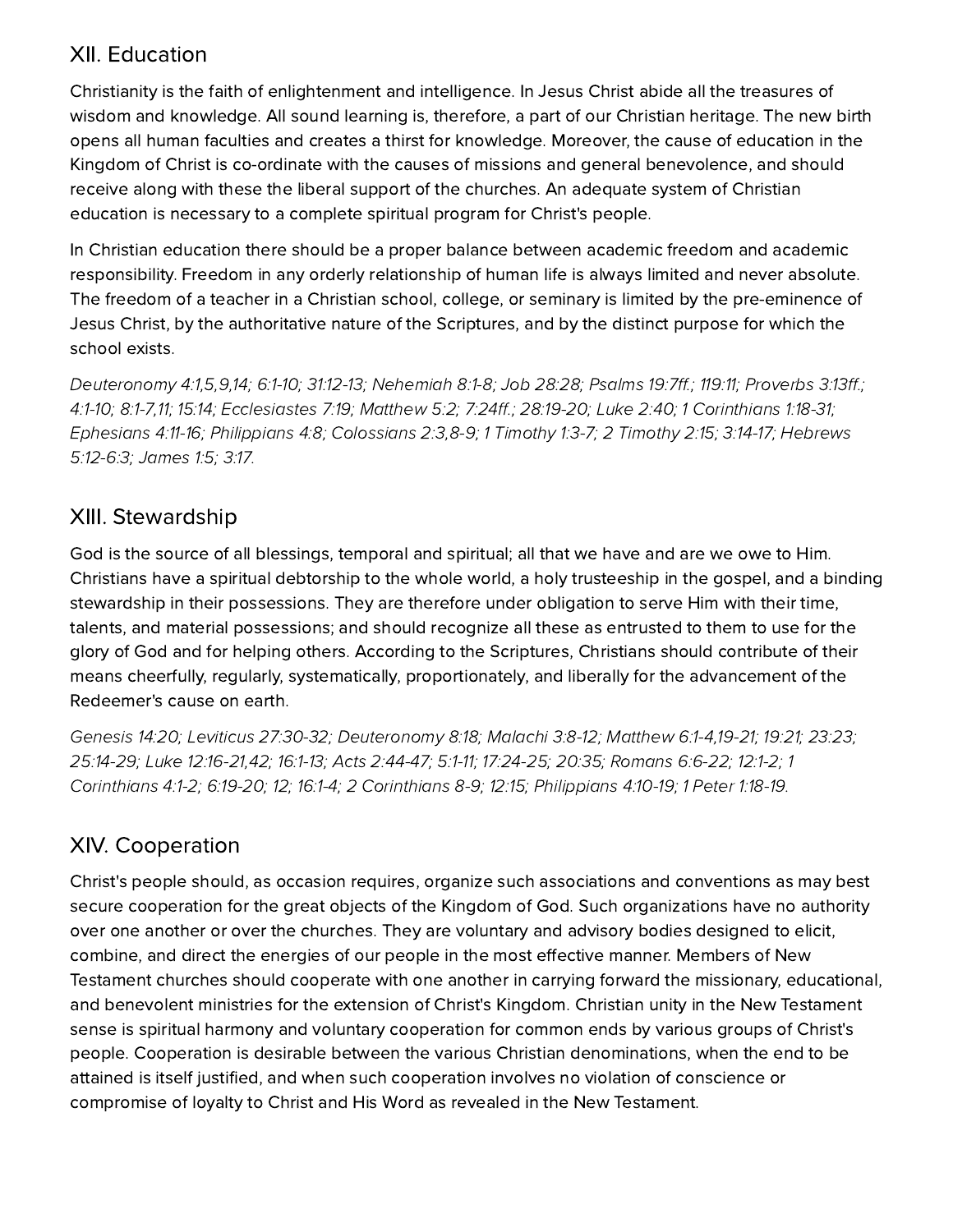E[xodus](http://biblia.com/bible/hcsb/Exodus%2017.12) 17:12; [18:17ff.](http://biblia.com/bible/hcsb/Exodus%2018.17ff); [Judges](http://biblia.com/bible/hcsb/Judges%207.21) 7:21; Ezra [1:3-4;](http://biblia.com/bible/hcsb/Ezra%201.3-4) [2:68-69;](http://biblia.com/bible/hcsb/Ezra%202.68-69) [5:14-15](http://biblia.com/bible/hcsb/Ezra%205.14-15); Nehemiah 4; 8:1-5; [Matthew](http://biblia.com/bible/hcsb/Matthew%2010.5-15) 10:5-15; [20:1-16](http://biblia.com/bible/hcsb/Matthew%2020.1-16); [22:1-10;](http://biblia.com/bible/hcsb/Matthew%2022.1-10) [28:19-20;](http://biblia.com/bible/hcsb/Matthew%2028.19-20) [Mark](http://biblia.com/bible/hcsb/Mark%202.3) 2:3; [Luke](http://biblia.com/bible/hcsb/Luke%2010.1ff) 10:1ff.; Acts [1:13-14](http://biblia.com/bible/hcsb/Acts%201.13-14); [2:1ff](http://biblia.com/bible/hcsb/Acts%202.1ff).; [4:31-37](http://biblia.com/bible/hcsb/Acts%204.31-37); [13:2-3;](http://biblia.com/bible/hcsb/Acts%2013.2-3) [15:1-35](http://biblia.com/bible/hcsb/Acts%2015.1-35); 1 [Corinthians](http://biblia.com/bible/hcsb/1%20Corinthians%201.10-17) 1:10-17; 3:5- 15; [12;](http://biblia.com/bible/hcsb/1%20Corinthians%203.12) 2 [Corinthians](http://biblia.com/bible/hcsb/1%20Corinthians%203.5-15) 8-9; [Galatians](http://biblia.com/bible/hcsb/Galatians%201.6-10) 1:6-10; E[phesians](http://biblia.com/bible/hcsb/Ephesians%204.1-16) 4:1-16; [Philippians](http://biblia.com/bible/hcsb/Philippians%201.15-18) 1:15-18.

# XV. The Christian and the Social Order

All Christians are under obligation to seek to make the will of Christ supreme in our own lives and in human society. Means and methods used for the improvement of society and the establishment of righteousness among men can be truly and permanently helpful only when they are rooted in the regeneration of the individual by the saving grace of God in Jesus Christ. In the spirit of Christ, Christians should oppose racism, every form of greed, selfishness, and vice, and all forms of sexual immorality, including adultery, homosexuality, and pornography. We should work to provide for the orphaned, the needy, the abused, the aged, the helpless, and the sick. We should speak on behalf of the unborn and contend for the sanctity of all human life from conception to natural death. Every Christian should seek to bring industry, government, and society as a whole under the sway of the principles of righteousness, truth, and brotherly love. In order to promote these ends Christians should be ready to work with all men of good will in any good cause, always being careful to act in the spirit of love without compromising their loyalty to Christ and His truth.

E[xodus](http://biblia.com/bible/hcsb/Exodus%2020.3-17) 20:3-17; [Leviticus](http://biblia.com/bible/hcsb/Leviticus%206.2-5) 6:2-5; [Deuteronom](http://biblia.com/bible/hcsb/Deuteronomy%2010.12)y 10:12; [27:17](http://biblia.com/bible/hcsb/Deuteronomy%2027.17); [Psalm](http://biblia.com/bible/hcsb/Psalm%20101.5) 101:5; [Micah](http://biblia.com/bible/hcsb/Micah%206.8) 6:8; [Zechariah](http://biblia.com/bible/hcsb/Zechariah%208.16) 8:16; [Matthew](http://biblia.com/bible/hcsb/Matthew%205.13-16) [5:13-16,4](http://biblia.com/bible/hcsb/John%2015.12)[3-48](http://biblia.com/bible/hcsb/Matthew%205.43-48)[;](http://biblia.com/bible/hcsb/John%2015.12) [22:36-40](http://biblia.com/bible/hcsb/Matthew%2022.36-40); [25:35](http://biblia.com/bible/hcsb/Matthew%2025.35); Mark [1:29-34;](http://biblia.com/bible/hcsb/Mark%201.29-34) [2:3ff](http://biblia.com/bible/hcsb/Mark%202.3ff).; [10:21;](http://biblia.com/bible/hcsb/Mark%2010.21) Luke [4:18-21;](http://biblia.com/bible/hcsb/Luke%204.18-21) [10:27-37](http://biblia.com/bible/hcsb/Luke%2010.27-37); [20:25;](http://biblia.com/bible/hcsb/Luke%2020.25) John 15:12; [17:15](http://biblia.com/bible/hcsb/John%2017.15); Romans 12–14; [1Corinthians](http://biblia.com/bible/hcsb/1Corinthians%205.9-10) 5:9-10; [6:1-7](http://biblia.com/bible/hcsb/1Corinthians%206.1-7); [7:20-24;](http://biblia.com/bible/hcsb/1Corinthians%207.20-24) [10:23-11:1;](http://biblia.com/bible/hcsb/1Corinthians%2010.23-11.1) [Galatians](http://biblia.com/bible/hcsb/Galatians%203.26-28) 3:26-28; phesians 6:5- 9; [Colossians](http://biblia.com/bible/hcsb/Colossians%203.12-17) 3:12-17; 1 [Thessalonians](http://biblia.com/bible/hcsb/Ephesians%206.5-9) 3:12; Philemon; [James](http://biblia.com/bible/hcsb/James%201.27) 1:27; [2:8](http://biblia.com/bible/hcsb/James%202.8).

# XVI. Peace and War

It is the duty of Christians to seek peace with all men on principles of righteousness. In accordance with the spirit and teachings of Christ they should do all in their power to put an end to war.

The true remedy for the war spirit is the gospel of our Lord. The supreme need of the world is the acceptance of His teachings in all the affairs of men and nations, and the practical application of His law of love. Christian people throughout the world should pray for the reign of the Prince of Peace.

[Isaiah](http://biblia.com/bible/hcsb/Isaiah%202.4) 2:4; [Matthew](http://biblia.com/bible/hcsb/Matthew%205.9) 5:9,[38-48](http://biblia.com/bible/hcsb/Matthew%205.38-48); [6:33](http://biblia.com/bible/hcsb/Matthew%206.33); [26:52](http://biblia.com/bible/hcsb/Matthew%2026.52); Luke [22:36](http://biblia.com/bible/hcsb/Luke%2022.36),[38;](http://biblia.com/bible/hcsb/Luke%2022.38) [Romans](http://biblia.com/bible/hcsb/Romans%2012.18-19) 12:18-19; [13:1-7;](http://biblia.com/bible/hcsb/Romans%2013.1-7) [14:19](http://biblia.com/bible/hcsb/Romans%2014.19); Hebrews 12:14; [James](http://biblia.com/bible/hcsb/James%204.1-2) 4:1-2.

# XVII. Religious Liberty

God alone is Lord of the conscience, and He has left it free from the doctrines and commandments of men which are contrary to His Word or not contained in it. Church and state should be separate. The state owes to every church protection and full freedom in the pursuit of its spiritual ends. In providing for such freedom no ecclesiastical group or denomination should be favored by the state more than others. Civil government being ordained of God, it is the duty of Christians to render loyal obedience thereto in all things not contrary to the revealed will of God. The church should not resort to the civil power to carry on its work. The gospel of Christ contemplates spiritual means alone for the pursuit of its ends. The state has no right to impose penalties for religious opinions of any kind. The state has no